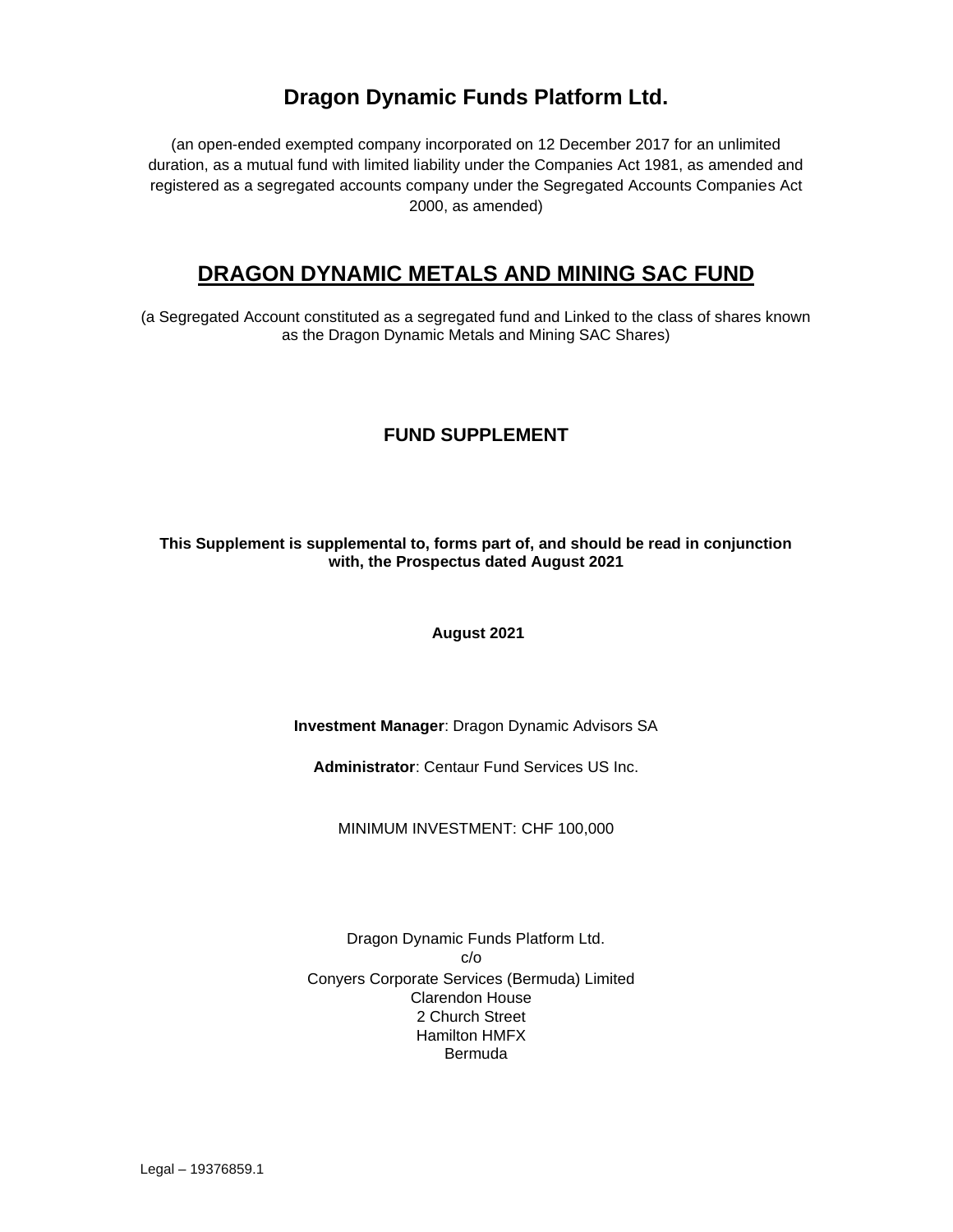#### <span id="page-1-0"></span>GENERAL NOTICES AND SECURITIES WARNINGS

This supplement dated August 2021 ("**Supplement"**) is supplemental to, forms part of, and should be read in conjunction with, the Prospectus dated August 2021 ("**Memorandum"**) for Dragon Dynamic Funds Platform Ltd. ("**Company"**).

### *All defined terms used herein and not otherwise defined shall have the same respective meanings as set forth in the Memorandum*.

Dragon Dynamic Metals and Mining SAC Fund ("**Fund"**) is a segregated account which is Linked to the Dragon Dynamic Metals and Mining SAC Shares ("**Shares"**), which is the designated name of a distinct and segregated class of Investor Shares in the Company, a company incorporated under the laws of Bermuda as a segregated accounts company. The Shares are offered pursuant to the terms of the Memorandum and this Supplement and are issued by the Fund. Copies of the Memorandum are available during usual business hours on any weekday (Saturdays, Sundays and holidays excepted), on behalf of the Company, free of charge, from the offices of the Investment Manager and the Administrator.

The Company's Board of Directors has overall responsibility for the management and control of the Company and the Fund. The Directors, whose names appear in the Memorandum, accept full responsibility for the information contained in this Supplement and confirm, having made all reasonable enquiries that to the best of their knowledge and belief there are no other facts the omission of which would make any statement herein misleading. The information contained in this Supplement should be read in the context of, and together with, the information contained in the Memorandum and distribution of this Supplement is not authorised unless accompanied by, or supplied in conjunction with, a copy of the Memorandum. This Supplement and the Memorandum should be accompanied by, and read in conjunction with, the Company's Memorandum of Association and Bye-laws (collectively the "**Constitutional Documents**"), its latest annual report and audited accounts (if any). Neither this Supplement nor the Memorandum set out all the provisions of the Company's Constitutional Documents that may be significant to a particular prospective investor. Each prospective investor should examine this Supplement and the Memorandum and the applicable subscription agreement in order to assure itself that the terms of the investment offered and the Fund's investment objective and methods of operation are satisfactory to it.

### **THIS SUPPLEMENT TOGETHER WITH THE MEMORANDUM CONSTITUTE THE OFFERING OF THE FUND. THEY DO NOT CONSTITUTE AN OFFER TO SUBSCRIBE OR A SOLICITATION OF AN OFFER TO SUBSCRIBE TO ANYONE IN ANY JURISDICTION IN WHICH SUCH OFFER IS NOT AUTHORISED OR TO ANY PERSON TO WHOM IT IS UNLAWFUL TO MAKE SUCH OFFER OR SOLICITATION.**

In making an investment decision, investors must rely on their own examination of the Company and the terms of the offering, including the merits and risks involved. No assurance can be given that the Company's or the Fund's investment objective will be achieved.

### **When considering what action, you should take you are recommended to seek your own financial advice immediately from your stockbroker, solicitor, accountant or another appropriate authorised independent adviser.**

Purchase of the Shares involves a high degree of risk. The performance of the Shares is subject to fluctuations and no assurance can be given that appreciation will occur or that losses will not be realised. Investment in the Shares is intended for professional or sophisticated investors who can afford the risks inherent in this type of investment. Prospective investors' attention is drawn to the "RISK FACTORS" section of the Memorandum. Prospective investors should inform themselves as to the legal requirements and tax consequences within the countries of their residence or domicile for the acquisition, holding or disposal of Shares and any foreign exchange restrictions which may be relevant to them. Shares which are acquired by persons not entitled under the Company's policies to hold them may be compulsorily redeemed.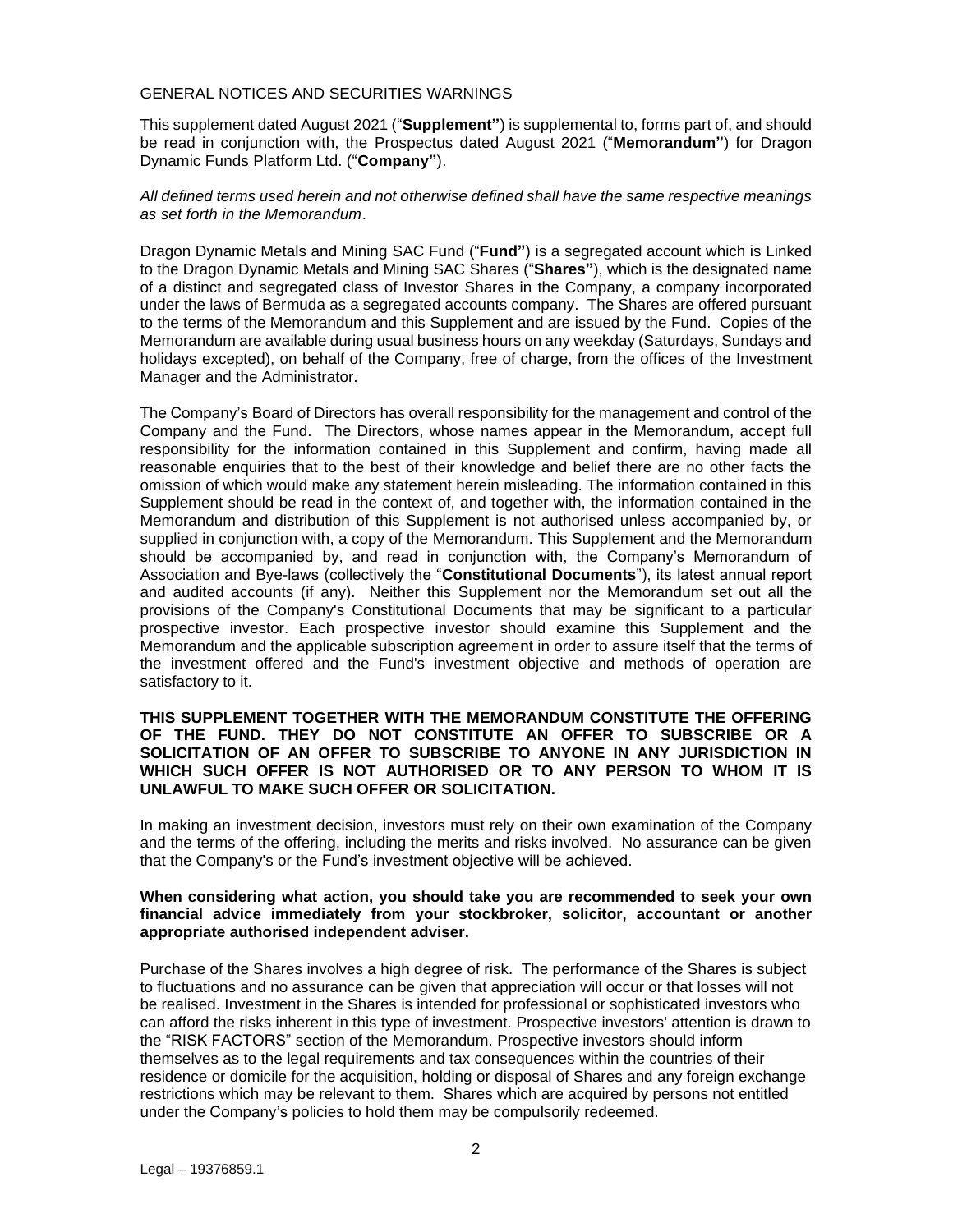# **DIRECTORY**

The following are the service providers to the Company with respect to the Fund.

| <b>Directors</b><br>James A. Michie<br>jam@dragondynamicfp.com<br>Gary John Carr<br>gary@dragondynamicfp.com                                                                                                 | <b>Company Secretary and Registered Office</b><br>c/o Conyers Corporate Services (Bermuda) Limited<br>Clarendon House<br>2 Church Street<br>Hamilton HMFX, Bermuda<br>Tel: + 1 441 295 1422<br>www.conyers.com |
|--------------------------------------------------------------------------------------------------------------------------------------------------------------------------------------------------------------|----------------------------------------------------------------------------------------------------------------------------------------------------------------------------------------------------------------|
| <b>Investment Manager</b><br>Dragon Dynamic Advisors S.A<br>Via España, Plaza Comercial San Fernando<br>1st floor, suite 41<br>Panama City, Panama                                                           | <b>Auditors</b><br>Richey May & Co<br>9605 S Kingston Ct # 200<br>Englewood, CO 80112<br><b>USA</b><br>www.richeymay.com                                                                                       |
| <b>Administrator</b><br>Centaur Fund Services US Inc.<br>3rd Floor, 16-00 Route 208<br>Fair Lawn<br>New Jersey 07410 USA<br>Tel: +1 201 335 1271<br>www.centaurfs.com                                        | <b>Legal Counsel</b><br>Conyers Dill & Pearman Limited<br>Clarendon House<br>2 Church Street<br>Hamilton HM FX, Bermuda<br>Tel: + 1 441 295 1422<br>www.conyers.com                                            |
| <b>Banker</b><br>The Northern Trust Int'l Banking Corporation<br>3 Second Street at Harbourside,<br><b>Suite 1401</b><br>Jersey City, New Jersey, 07311 USA<br>Tel: +1 312 630 6000<br>www.northerntrust.com | <b>Segregated Accounts Company Representative</b><br><b>Gary Carr</b><br>Paget, Bermuda                                                                                                                        |
| <b>Swiss Legal Representative</b><br>OpenFunds Investment Services AG<br><b>Zurich Office</b><br>Seefeldstrasse 35, 8008 Zurich<br>Tel: +41445003108<br>www.open-funds.ch                                    | Physical Gold Purchase, Storage & Lombard Loan<br><b>Provider</b><br><b>Banque Heritage</b><br><b>Bellerivestrasse 241</b><br>P.O. Box 8034<br>Zurich<br>Switzerland<br>www.heritage.ch                        |
| <b>Custodian and Prime Broker</b><br>Canaccord Genuity Corp.<br>609 Granville Street, Suite 2200<br>Vancouver, B.C., Canada<br><b>V7Y 1H2</b><br>Tel +1 604 643 7300<br>www.cgf.com                          |                                                                                                                                                                                                                |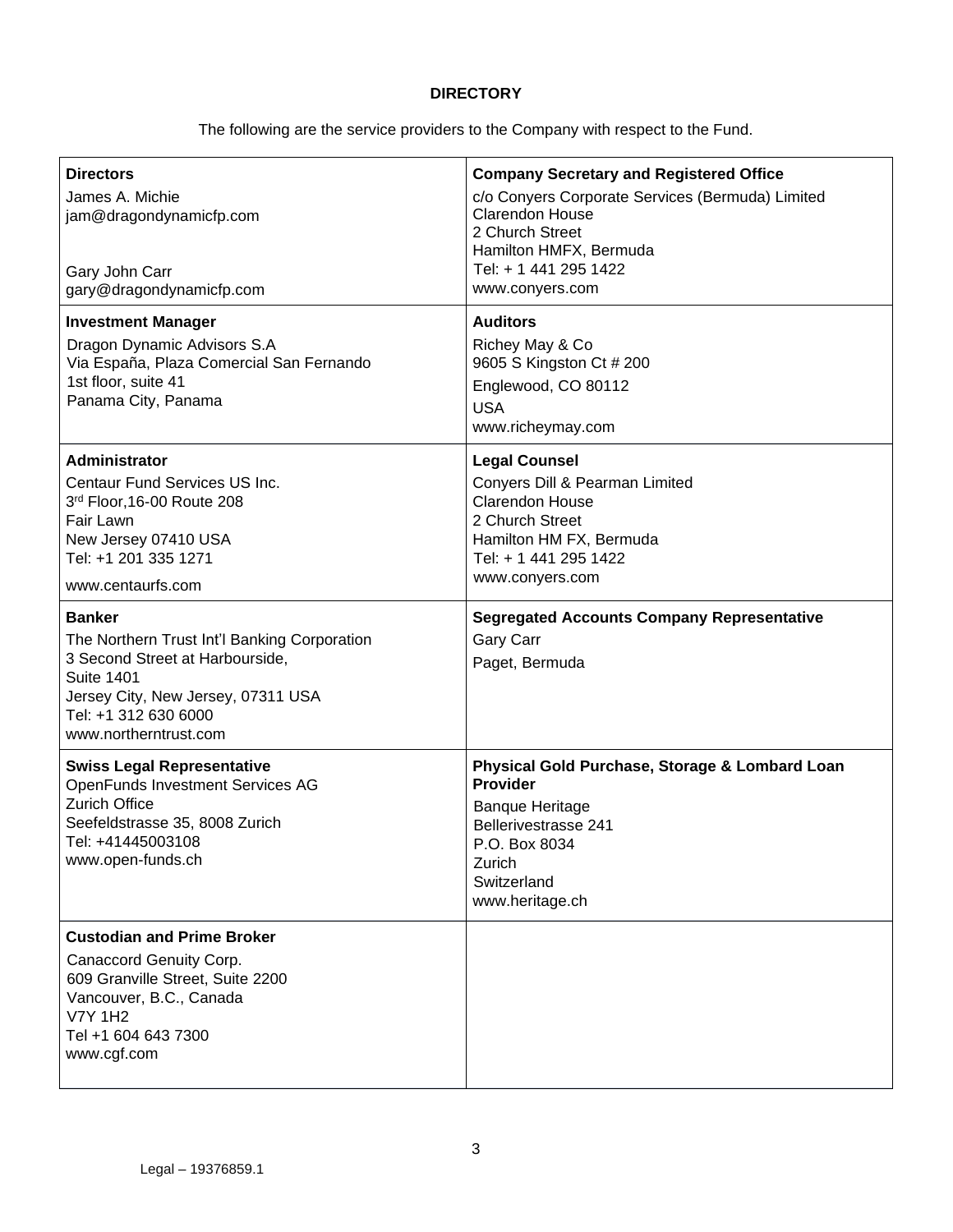# **TABLE OF CONTENTS**

# **Title of Section**

# **Page Number**

| THE COMPANY AND DRAGON DYNAMIC METALS AND MINING SAC FUND6 |  |
|------------------------------------------------------------|--|
|                                                            |  |
|                                                            |  |
|                                                            |  |
|                                                            |  |
|                                                            |  |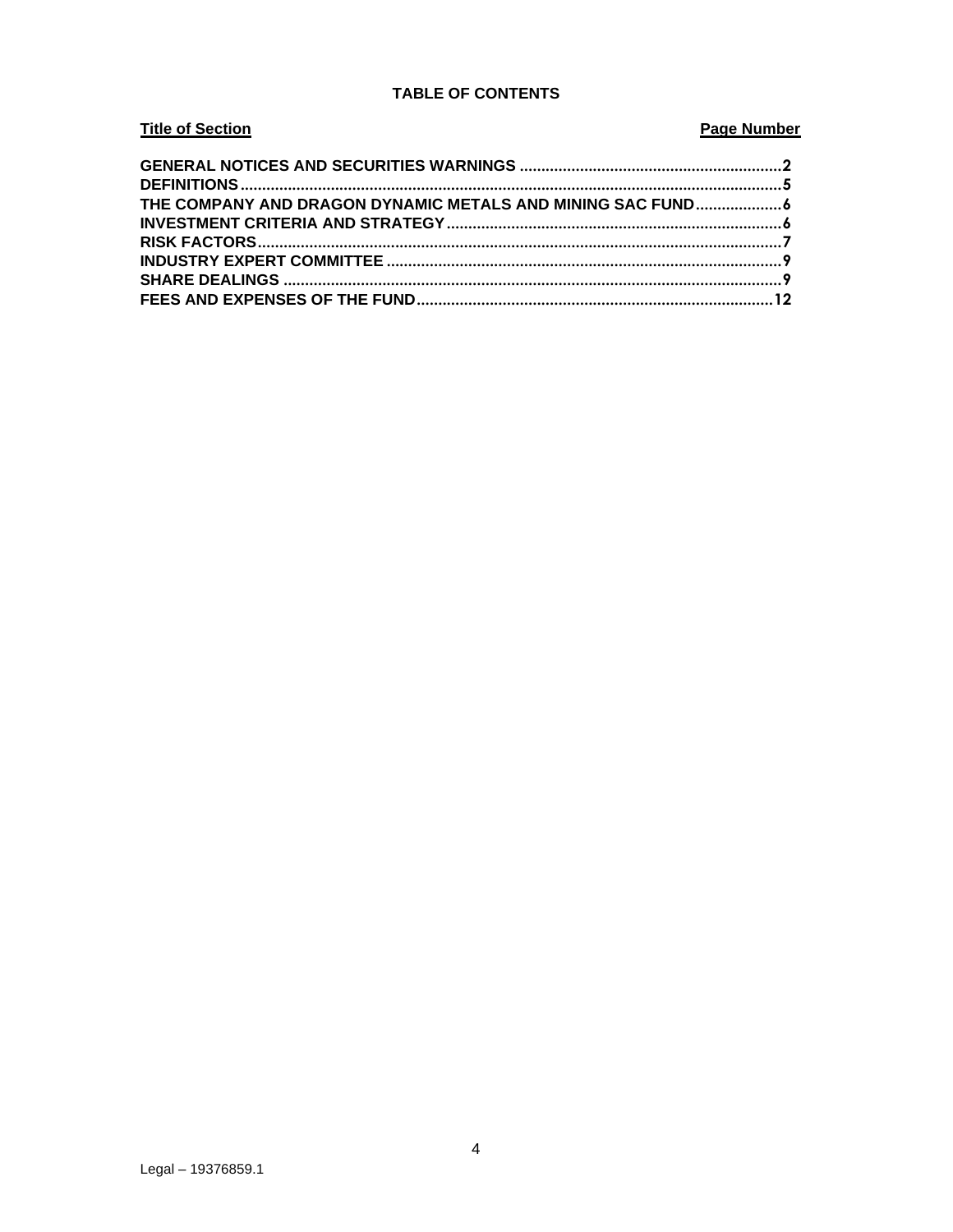## **DEFINITIONS**

<span id="page-4-0"></span>

| <b>Benchmark Series</b>                                                         | has the meaning ascribed thereto on page 12.                                                                                                                         |
|---------------------------------------------------------------------------------|----------------------------------------------------------------------------------------------------------------------------------------------------------------------|
| <b>Business Day</b>                                                             | a day on which commercial banks in Bermuda settle payments<br>and are open for general business, being Monday to Friday<br>inclusive (save for public holidays).     |
| Company                                                                         | Dragon Dynamic Funds Platform Ltd.                                                                                                                                   |
| <b>CHF</b>                                                                      | the lawful currency of Switzerland, and functional currency of the<br>Fund                                                                                           |
| <b>Dynamic Metals</b><br><b>Dragon</b><br>and Mining SAC Fund or<br><b>Fund</b> | a separate segregated account of the Company.                                                                                                                        |
| <b>Hurdle</b>                                                                   | has the meaning ascribed thereto on page 12.                                                                                                                         |
| <b>Initial Subscription Period</b>                                              | the period commencing at 9.00 a.m. 1 August 2021 and expiring<br>at 5.00 p.m. EST on 31 August 2021 or such earlier or later date<br>as the Directors may determine. |
| <b>Performance Fee</b>                                                          | the performance related investment management fee payable to<br>the Investment Manager or any delegated manager of the Fund<br>is detailed in this Supplement.       |
| <b>Performance Period</b>                                                       | the period of time for which the Performance Fee is calculated.                                                                                                      |
| <b>Redemption Fee</b>                                                           | A fee, if any, charged upon redemption of Shares of the Fund by<br>an investor.                                                                                      |
| <b>Redemption Day</b>                                                           | the last Business Day of each calendar quarter or such other day<br>as the Directors may in their discretion determine.                                              |
| <b>Shares</b>                                                                   | the class of Investor Shares known as Dragon Dynamic Metals<br>and Mining SAC Shares which are linked to the Fund.                                                   |
| <b>Subscription Day</b>                                                         | The final day of Initial Subscription Period and thereafter the first<br>Business Day of each calendar quarter or such other day as the<br>Directors may determine.  |
| <b>Subscription Price</b>                                                       | has the following meaning:                                                                                                                                           |
|                                                                                 | (i)<br>in respect of the Initial Subscription Period or where a new<br>series of Shares are issued on any Subscription Day,<br>CHF1,000 per Share; and               |
|                                                                                 | (ii)<br>thereafter, the Net Asset Value of the Shares as at the<br>applicable Subscription Day.                                                                      |
| <b>Supplement or Fund</b><br><b>Supplement</b>                                  | this supplement to the Company's Memorandum constituting the<br>offering of Shares of the Fund.                                                                      |
| <b>Valuation Day</b>                                                            | the last Business Day of each calendar month or such other<br>day as the Directors may in their discretion determine.                                                |

*More detailed information concerning the Company and the Dragon Dynamic Metals and Mining SAC Fund is set forth in the Memorandum, which should be read in conjunction with this Supplement, the Constitutional Documents and the documents and agreements referred to herein and therein which are available from the Manager or the Administrator on request.*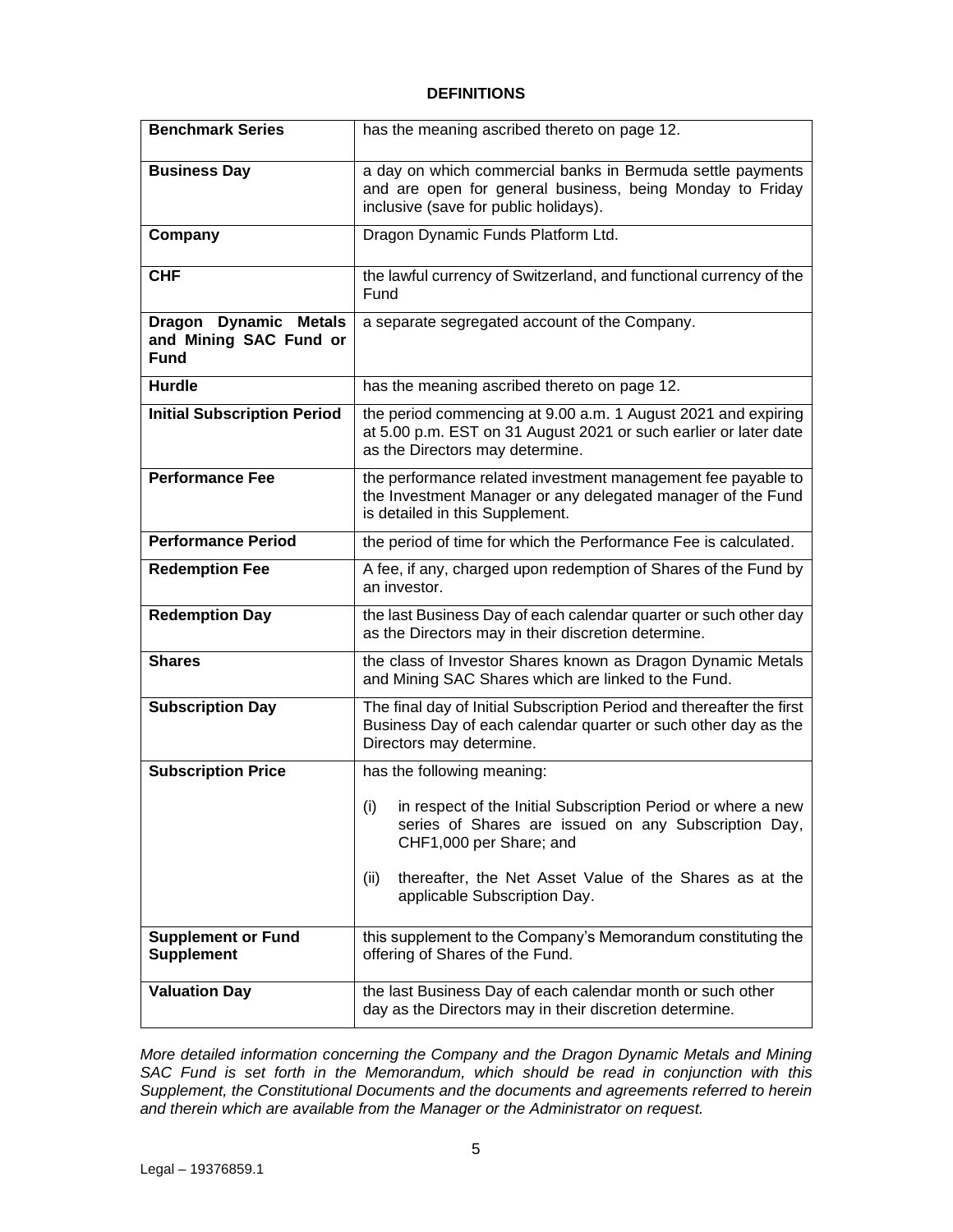# **THE COMPANY AND DRAGON DYNAMIC METALS AND MINING SAC FUND**

<span id="page-5-0"></span>Details regarding the incorporation and nature of the Company and its designation as a segregated accounts company under the laws of Bermuda are set forth in the Company's Memorandum.

# **The Offering**

The Company has an authorised capital of US\$12,000 comprised of (i) 1,000 Management Shares of par value US\$1.00 each issued to, and held by, the Investment Manager and (ii) 110,000,000 Investor Shares of par value US\$0.0001. The Investor Shares are issuable by the Directors in such classes as the Directors may determine from time to time and the Directors will establish and maintain a separate and distinct Segregated Account in connection with each class or classes of Investor Shares created for issue and within which all assets and liabilities attributable to each relevant class or classes of Investor Shares are held and are segregated from the assets and liabilities attributable to each other segregated account of the Company and from the general assets and liabilities of the Company.

By this Supplement the Company is offering the "*Dragon Dynamic Metals and Mining SAC Shares*" (the "Shares") and the Segregated Account to be Linked to the Shares will be known as the "*Dragon Dynamic Metals and Mining SAC Fund"* (i.e., the Fund).

There is no minimum amount which, in the opinion of the Directors, must be raised with respect to the offer of the Shares for purposes of Section 28 of the Companies Act.

# **INVESTMENT CRITERIA AND STRATEGY**

<span id="page-5-1"></span>The overriding objective of the Company and the Funds is to provide unique investment opportunities for investors. The specific investment objective of the metals and mining Fund is to take advantage of the opportunities that exist in the metals exploration and mining sector focusing specifically on gold, silver, copper and possibly other metals. The Fund will implement this investment strategy by initially deploying subscription proceeds to purchasing gold bullion. The bullion will then be leveraging through the purchase of Lombard Loans, which are to provide investment proceeds to implement the investment strategy. The anticipated Lombard loan amounts will be approximately 60% of the bullion value purchased. These loan proceeds will then be invested by the Investment Manager for and on behalf of the Fund in private and public senior, junior to mid-tier mining company 'M&A' targets, strategic short and long term positions primarily in North American equity markets and possibly other exchanges. The Fund is permitted to maximize borrowing of the Net Asset Value from time to time, in order to pursue its investment strategy and to facilitate liquidity management. The Fund may also grant security for these purposes over its assets. As such the Fund may be highly leveraged. In addition, the Fund will post its bullion assets as collateral pursuant to the Lombard Loans.

The Fund will invest substantially all of its assets, indirectly, in three types of investments described below following discussion with the members of the Industry Expert Committee and advice from the Investment Manager:

- ➢ *Passive*  acquire equity in a company that has a capable management with a solid track records but is undervalued with the aim of being a passive investor.
- ➢ *Semi*-*active*  acquire equity in a company where deficiencies in day-to-day management are perceived with the aim of providing some technical and corporate management assistance.
- ➢ *Active*  acquire all or substantial control of the equity in a company with the aim of providing technical and corporate management to develop the company to a stage where either a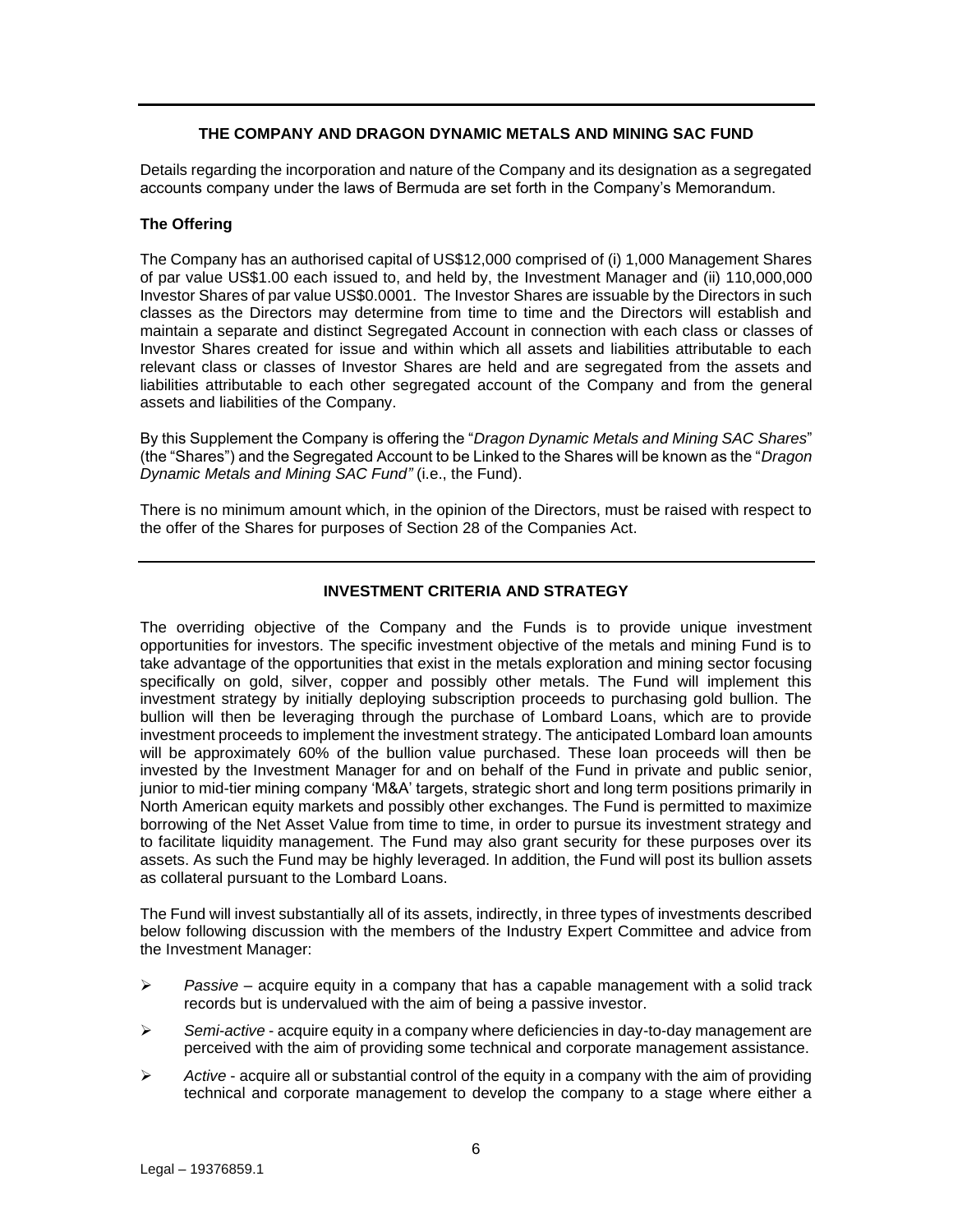listing on a stock exchange is warranted or a private or public sale of the whole company can be achieved.

The following guidelines will be followed with respect to the Fund's investments and no revision will be made to them without notifying the Shareholders of the same and giving them an opportunity to redeem:

- ❖ No investment in a single entity will be made which exceeds 20% of the NAV of the Fund as a whole at the time of the initial investment.
- ❖ If any single investment subsequently grows to be more than 60% of the NAV of the Fund the assets of the Fund will be rebalanced to reduce the investment to less than 30% of the NAV of the Fund at that time.
- $\div$  A cash position of not less than 10% of the NAV of the Fund will be maintained at all times and if advertently breached will be adjusted as soon as reasonably practicable.
- ❖ Investments in private companies may include a penalty structure for a missed liquidity event; such penalty being payable to the investors (including the Fund).
- ❖ Investment in a company domiciled in a high risk jurisdiction and/or undrilled projects will not be a core strategy but may be made following a detailed review.

## **THERE CAN BE NO ASSURANCE THAT THE FUND'S INVESTMENT STRATEGY WILL ACHIEVE PROFITABLE RESULTS. AS A RESULT OF INVESTMENT RISKS, A SHAREHOLDER MAY LOSE ANY CAPITAL SUBSCRIBED.**

## **Dividend Policy**

The Company with respect to the Fund does not intend to distribute any income or gains from the Fund's investments by way of dividend. This does not preclude the Directors from declaring a dividend with respect to any class of Investor Shares in the Fund at any time in the future if, in their discretion, the Directors consider it appropriate to do so. In the event that a dividend is declared and remains unclaimed after a period of six (6) years from the date of payment of such dividend, such dividend will be forfeited and will revert to the applicable Fund.

## **RISK FACTORS**

<span id="page-6-0"></span>*Applicants should give careful consideration to the factors set out in the Memorandum and as set out below in evaluating the merits and suitability of an investment in the Company or the Fund. Neither the risks described in the Memorandum nor this Supplement purport to be a comprehensive summary of all the risks associated with an investment in the Company or the Fund.*

## **Risks Particular to the Dragon Dynamic Metals and Mining SAC Fund**

## **Indebtedness**

The Fund will be subject to the risks associated with debt financing, and to the risks that available funds will be insufficient to meet required payments and the risk that existing indebtedness will not be refinanced or that the terms of such refinancing will not be as favourable as the terms of existing indebtedness. Given that a Fund may incur leverage equal to 100 per cent of Net Asset Value, such risks could materially impact the Fund. Moreover, during the Initial Subscription Period the Net Asset Value of the Fund is determined on a cost basis (as opposed to the fair value of the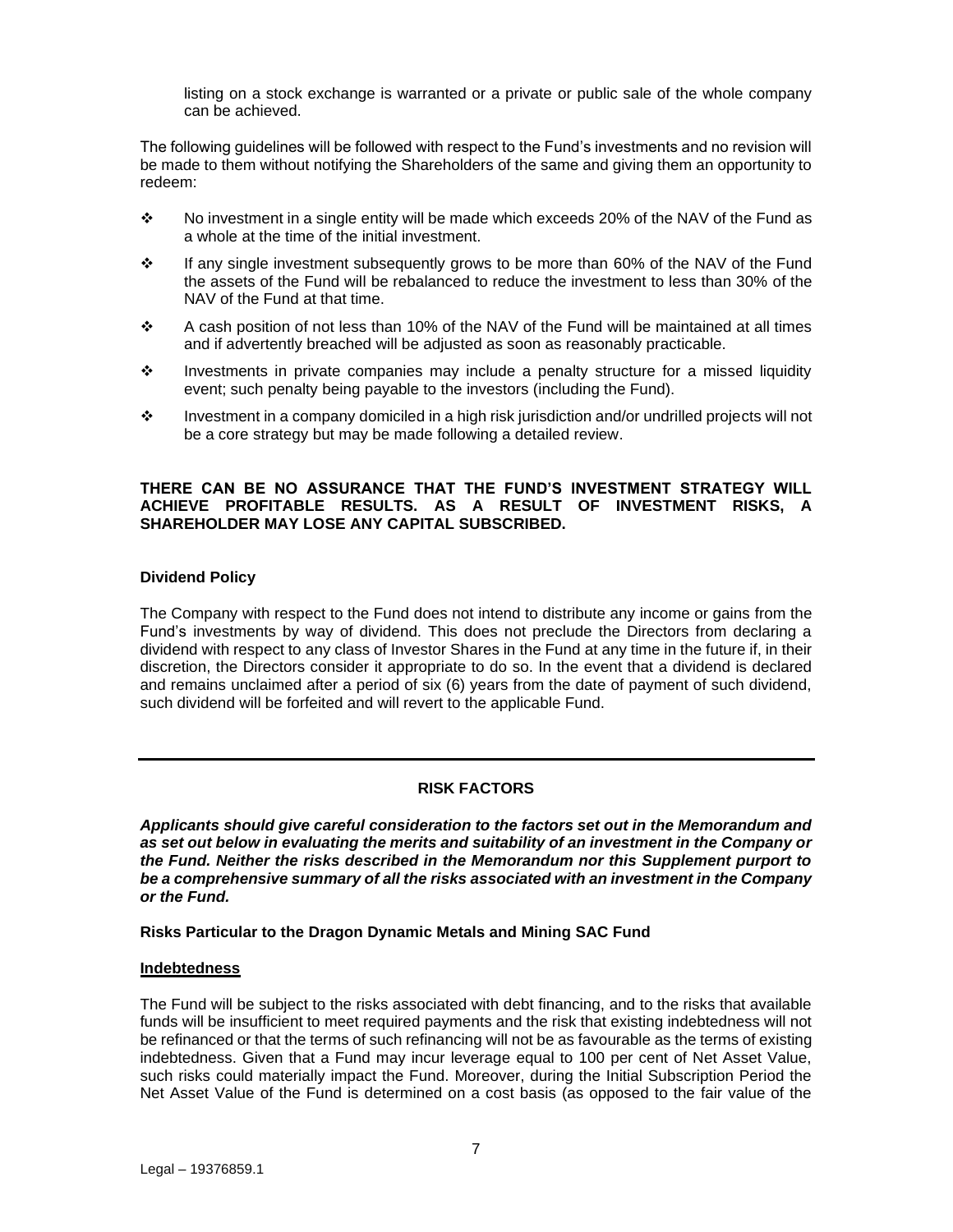relevant assets), which may result in the Fund incurring leverage in excess of 100 per cent of the actual value of its assets.

## **Leverage and Finance Risk**

The Fund may leverage its capital when, in the opinion of the Investment Manager it is envisaged that the utilisation of leverage would be of benefit to the Fund, to enable the Fund to achieve a higher rate of return in accordance with the investment strategy and for the purposes of liquidity management. The assets of the Fund may be pledged in order to borrow funds for investment purposes although the assets of the Fund may not be classified as acceptable collateral for these purposes exposing the relevant Fund to the risk that certain of its proposed investments may not be able to be or may not be adequately or optimally financed or re-financed.

While leverage presents opportunities for increasing the Fund's total return, it has the effect of potentially increasing losses as well. Accordingly, any event which adversely affects the value of an investment by the Fund would be magnified to the extent the Fund is leveraged. The cumulative effect of the use of leverage by the Fund in a market that moves adversely to the Fund's investments could result in a substantial loss to the Fund which would be greater than if the Fund were not leveraged.

#### **Industry Concentration Risk**

The Fund invests in mining and metals industries and as such investment performance can be skewed without the moderating effects a more diversified portfolio may supply.

## **Geopolitical Risks**

The investments of the Fund may be affected negatively by developments in the countries where the companies in which the Fund invests are established or where they perform their activities. These developments may lead to a partial or complete loss or a substantial loss in value of one or more of the investments of the Fund. The aforementioned developments may include, without limitation:

- (a) war;
- (b) civil unrest, ranging from protests to civil war;
- (c) changes in national policy and/or nationalization of companies;
- (d) changes in the political situation and/or government of a country;
- (e) natural disasters; and/or
- (f) acts of terrorism.

The Fund accepts geopolitical risks as inherent to its investment strategy and in general does not aim to protect against it.

## **Reliance on the Manager and Key Individuals**

The Fund's success depends solely on the Investment Manager's ability to identify investments that will positively contribute to the Fund's performance. There can be no assurance that the investing and/or trading methods employed by the Investment Manager will produce profits. Moreover, the Investment Manager is dependent on the services of a limited number of key persons. If the services of such persons were to become unavailable, this might have a serious impact on the Fund's performance and continuity.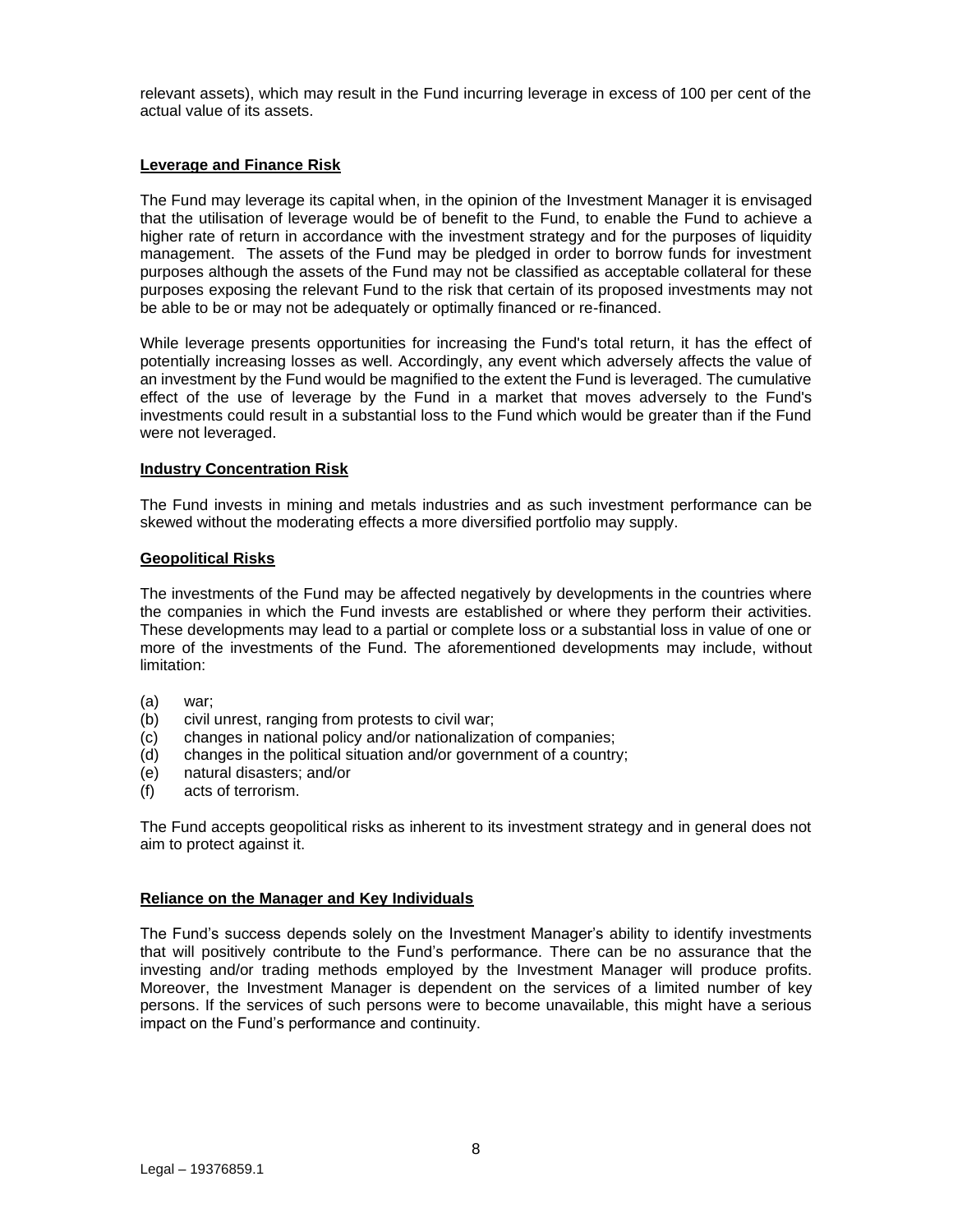# **INDUSTRY EXPERT COMMITTEE**

<span id="page-8-0"></span>Following recommendations from the Investment Manager, the Board has appointed an Industry Expert Committee assist the Fund with achieving its investment objective. The members of the Industry Expert Committee are set out below together with their biographies.

**Leo Hathaway:** Leo is a senior executive with 25 years of experience in the mining and exploration industry focused on project evaluation, due diligence, and exploration. This has most commonly been for more advanced projects in gold and copper, but also a wide range of other commodities. His experience is in the technical aspects of project valuation and how that informs investment returns when investing in public and private resource companies. Mr. Hathaway has a deep understanding of all types of investment risk management, commodity cycles and is passionate about wealth creation in the mineral exploration and mining industry. Mr. Hathaway is currently the senior geologist for the Lumina Group based in Vancouver, Canada.

**Andrew Ramcharan, PhD.** Dr. Andrew J. Ramcharan, (PhD, P. Eng., FAusIMM) has extensive knowledge, experience and contacts in the mining industry. His experience includes due diligence in over 300 projects globally in precious metals and copper. A graduate of both the Colorado school of mines and Harvard Continuing Education Business School. Dr.Ramcharan will provide invaluable insight for the investment manager. In his career he has directly assisted in putting 4 major mines into production worth \$800M, \$1.5B. Dr. Ramcharan also worked on the sale process of 2 major projects worth over \$400M.

The Industry Expert Committee will provide its recommendations on investment opportunities to the Investment Manager who will make the final investment decisions for the Fund. The members of the Fund's Industry Expert Committee are recognised industry experts in the investments that the Fund proposes to invest in.

## **SHARE DEALINGS**

<span id="page-8-1"></span>*The provisions dealing with subscriptions and redemptions generally are set forth in the Memorandum. Those Particulars relating to subscription in and redemption from the Fund are set forth below. Prospective investors and existing Shareholders must read those provisions in conjunction with the provisions set forth below.*

## **Subscription for Shares**

## Admission

The Shares of Fund shall only be available for subscription by persons who are Eligible Investors. The general admission provisions are set forth in the Memorandum.

Shares are available for subscription at the Subscription Price of CHF 1,000 during the Initial Subscription Period. Thereafter, Shares will be available for subscription on each Subscription Day at the Subscription Price equal to the then prevailing Net Asset Value per Share on the applicable Valuation Day in accordance with the Memorandum.

The minimum initial subscription for each Shareholder is CHF 100,000 which may be waived or reduced by the Directors or by the Investment Manager, on behalf of the Directors, in their discretion on a case by case basis. Subsequent subscriptions may be made in multiples of CHF10,000.

## Application Procedure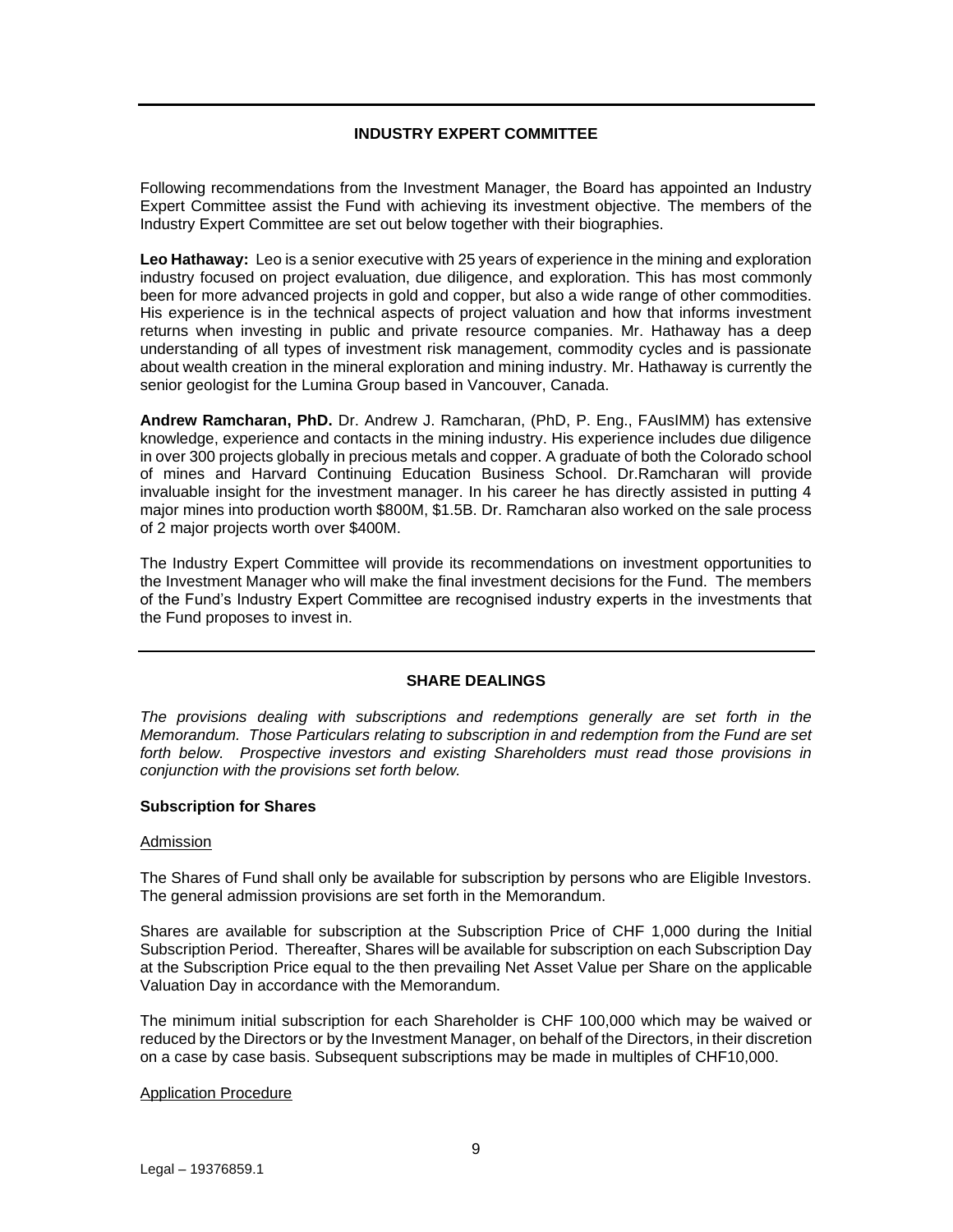The application and acceptance procedure set forth in the Memorandum applies to this Fund and the Subscription Agreement for this Fund is available from the Administrator and/or the Investment Manager.

The Directors have absolute discretion to accept or reject subscriptions and to accept subscriptions greater or smaller than the minimum subscription, in either instance without ascribing any reasons therefor.

# **Money Laundering**

As part of the Company, the Directors have responsibility for the prevention of money laundering and terrorist financing. The Company and its Directors will require a detailed verification of an investor's identity, investor's source of wealth and the source of payment. The Directors have engaged the Administrator, its affiliates, subsidiaries or associates to assist with the verification process but the ultimate responsibility for prevention of money laundering and terrorist financing rests with the Directors of the Company. The subscription documents of the Fund contain more detailed information as to the specific documentation requirements.

A description of the money laundering provisions is set forth in the Memorandum.

The Fund reserves the right, to the extent permitted under Applicable Law, to use any information that is gathered as part of its anti-money laundering procedures also for compliance with tax related information reporting requirements.

## **Valuations**

Net Asset Value shall be determined in accordance with the provisions set forth in the Memorandum save that the Net Asset Value of the Fund will be calculated in Swiss Francs.

## **Redemptions**

#### Redemption by Shareholders

Shareholders may request redemption of their Shares on each Redemption Day provided that Redemption Requests are submitted to the Administrator at least ninety (90) Business Days (or such shorter period as the Directors may determine either generally or in any particular case) prior to the applicable Redemption Day in accordance with the redemption procedure set forth in the Memorandum. If the Redemption Request is received by the Administrator after 5.00 pm EST on the Redemption Day, then the Redemption Request will be withheld and processed at the next available Redemption Day.

The form of Redemption Request is available from the Administrator.

If a Shareholder submits a Redemption Request with respect to all or some of its holding of Shares during the period commencing on the date of issue of such Shares (the "Issue Date") and ending on the fifth (5) anniversary of the Issue Date, then a Redemption Fee equal to fifteen percent (15%) of the Redemption Proceeds otherwise payable to the Shareholder will be charged and made payable to the Fund.

The redemption price per Share is equal to the Net Asset Value per Share on the Valuation Day. Payment of the Redemption Proceeds will be made (at the applicable Shareholders risk and expense) by wire transfer, to the Designated Bank Account of the applicable Shareholder in CHF. The timing of payment of the Redemption Proceeds (less any Redemption Fee payable) will generally be made within thirty (30) Business Days after the applicable Redemption Day.

However, in certain unusual or unforeseen circumstances where the Fund is unable to liquidate securities positions in a timely and orderly manner in order to fund redemptions, or where the value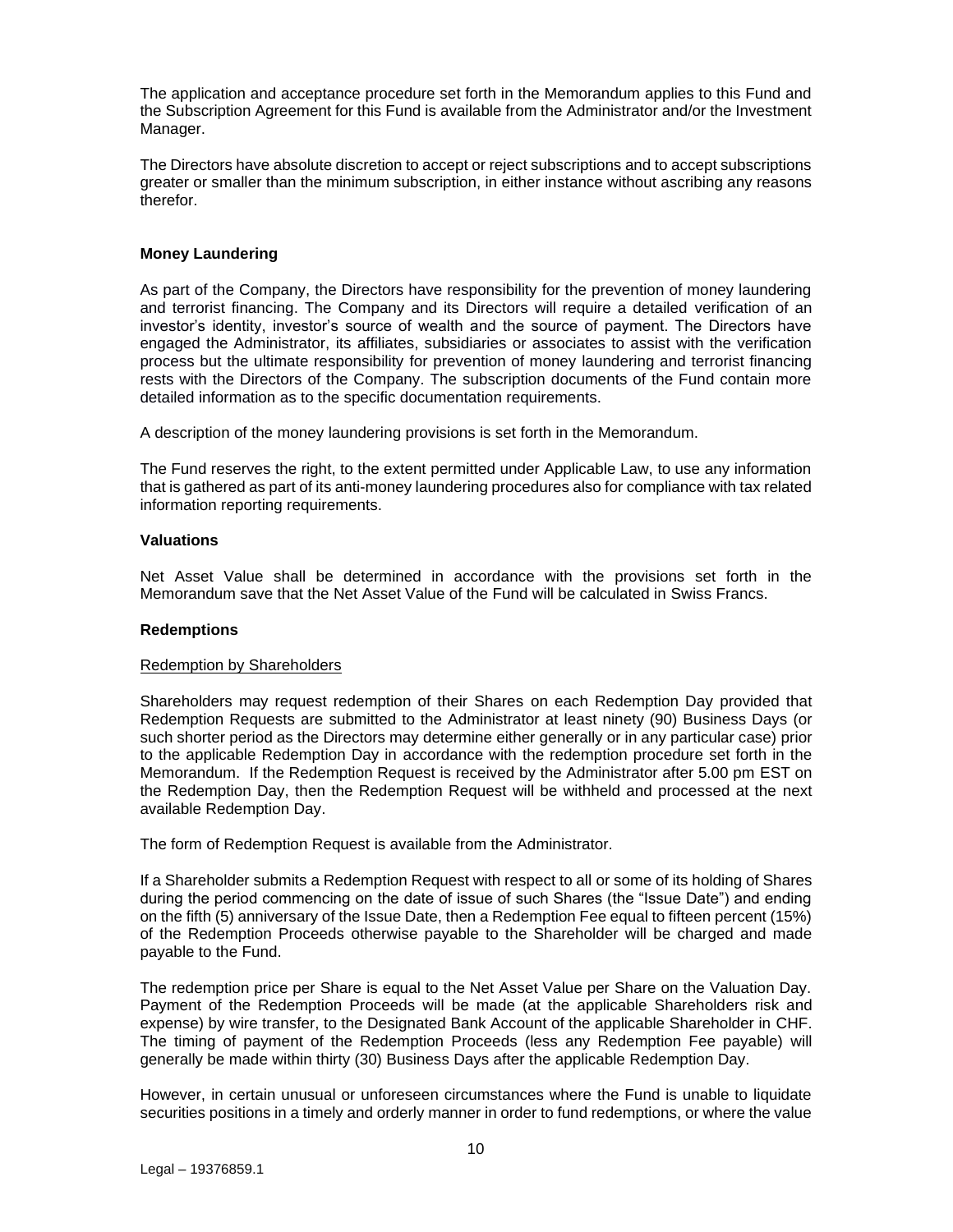of the assets and liabilities of the Fund cannot reasonably be determined, the Fund may, in the sole discretion of the Directors, take longer than the time period mentioned above to effect settlements of redemptions or may effectuate only a portion of a requested redemption. Under certain circumstances, the Fund may settle redemptions, in whole or in part, in-kind and may extend the duration of the redemption notice period if the Directors deem such an extension as being in the best interest of the Fund and the non-redeeming Shareholders. Shareholders will be provided advance notice of any proposed extension of the redemption notice period. Furthermore, under certain circumstances, the Fund may suspend redemptions.

The Fund may withhold a portion of any Redemption Proceeds if necessary, to comply with applicable legal or regulatory requirements. Additionally, complete or substantially complete redemptions (i.e., redemptions of ninety percent (90%) or more of the Shareholder's aggregate balance) generally will be paid within sixty (60) days of the applicable Redemption Day; provided, however, that:

- up to twenty-five per cent (25%) of the Redemption Proceeds may be retained at the discretion of the Board, pending final reconciliation of valuations for any illiquid portions of the Fund; and
- the Board may elect to further retain such payments pending completion of the Fund's audit for the fiscal year in which the redemption occurs.

# Reporting by the Fund

An NAV will be calculated monthly based on valuations estimated by the Investment Manager, with the annual NAV at the end of each calendar year being audited. The first audited accounts will be prepared for the period from launch to December 31, 2022. It is also expected that ad hoc communications will be issued by the Investment Manager where substantive Fund events occur.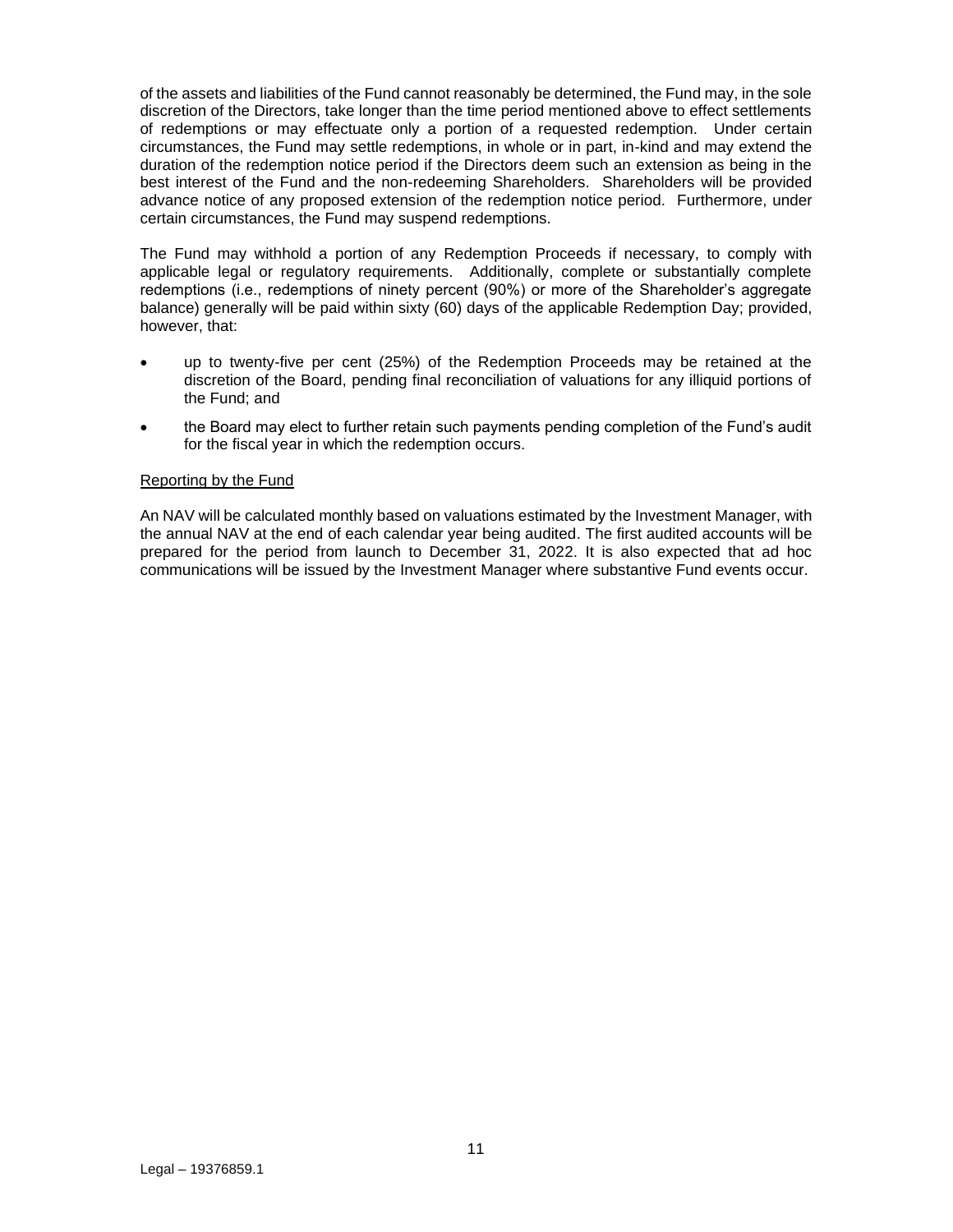# **FEES AND EXPENSES OF THE FUND**

<span id="page-11-0"></span>*The Fund will pay its pro-rata share of all fees and expenses as set out in the Memorandum. Additionally, the Fund shall pay the following fees:*

#### **Management Fee**

The Fund will pay the Investment Manager a Management Fee at the annual rate of two per cent (2%) on the Net Asset Value of the Fund. The Management Fee will be calculated monthly and paid from the Fund Account, quarterly, in arrears, as of the last Business Day of each calendar quarter.

The NAV of the Fund will be calculated using close of business valuations as of 5 PM EST on each Valuation Day. The valuation policy is IFRS based and agreed with the Administrator.

#### **Performance Fee**

The Investment Manager will also be paid by the Fund a Performance Fee in an amount equal to twenty percent (20%) of the net profits in respect of each Class of Shares of the Fund, namely the increase in the Net Asset Value per Share outstanding in respect of each Performance Period (as defined below). The payment of any Performance Fee is subject to achievement of the Hurdle. The Investment Manager may pay a portion of the Performance Fee to Distributors and to such consultants as it may select from time to time. The Investment Manager may rebate all or any part of the Performance Fee to any investor in its sole discretion.

The Performance Fee is calculated and payable annually on 31 December in respect of each calendar year (each a "**Performance Period**"). In the event that a Shareholder redeems Shares during a Performance Period, any accrued but unpaid Performance Fee on those Shares will crystallise on the date of such redemption and will be payable to the Investment Manager or as the Investment Manager may direct in writing.

<span id="page-11-1"></span>Series of Shares may be issued within each Class on each Subscription Day during a Performance Period, with the Shares of the first series ("**Benchmark Series"**) issued following the closing of the Initial Subscription Period. Each new series is issued at the initial price of CHF1,000.00 per Share. On the last day of a Performance Period, any Performance Fee accruing and payable for each series crystallises. Subsequently, each issued series as at that date is consolidated with the Benchmark Series, provided that the Benchmark Series and each of the series concerned has been charged a Performance Fee in respect of such Performance Period. Series are designated by reference to their month of issue.

For each series, the Hurdle is six per cent (6%) per annum above the greater of (a) the highest previous Net Asset Value per Share of the series concerned at which a Performance Fee was paid, and (b) the original issue price of the Shares of that series (CHF 1,000.00 per Share) ("**Hurdle"**). All such calculations are made before deduction of the Performance Fee for the current period and by including realised and unrealised gains and losses, and in each case adjusted for any dividends, distributions, recapitalisations and other similar events. Each Series of Shares will be consolidated into the Benchmark Series at the end of the next Performance Period in which the criteria listed above are met.

<span id="page-11-2"></span>The above system has been designed to treat all holders of Shares in the relevant Class with respect to the Performance Fee payable fairly. Thus, depending on when a Shareholder acquires Shares, such Shareholder may be charged a Performance Fee for gains in a particular Performance Period while other Shareholders in another series, whose Shares are recovering any previous losses, will not be charged a Performance Fee.